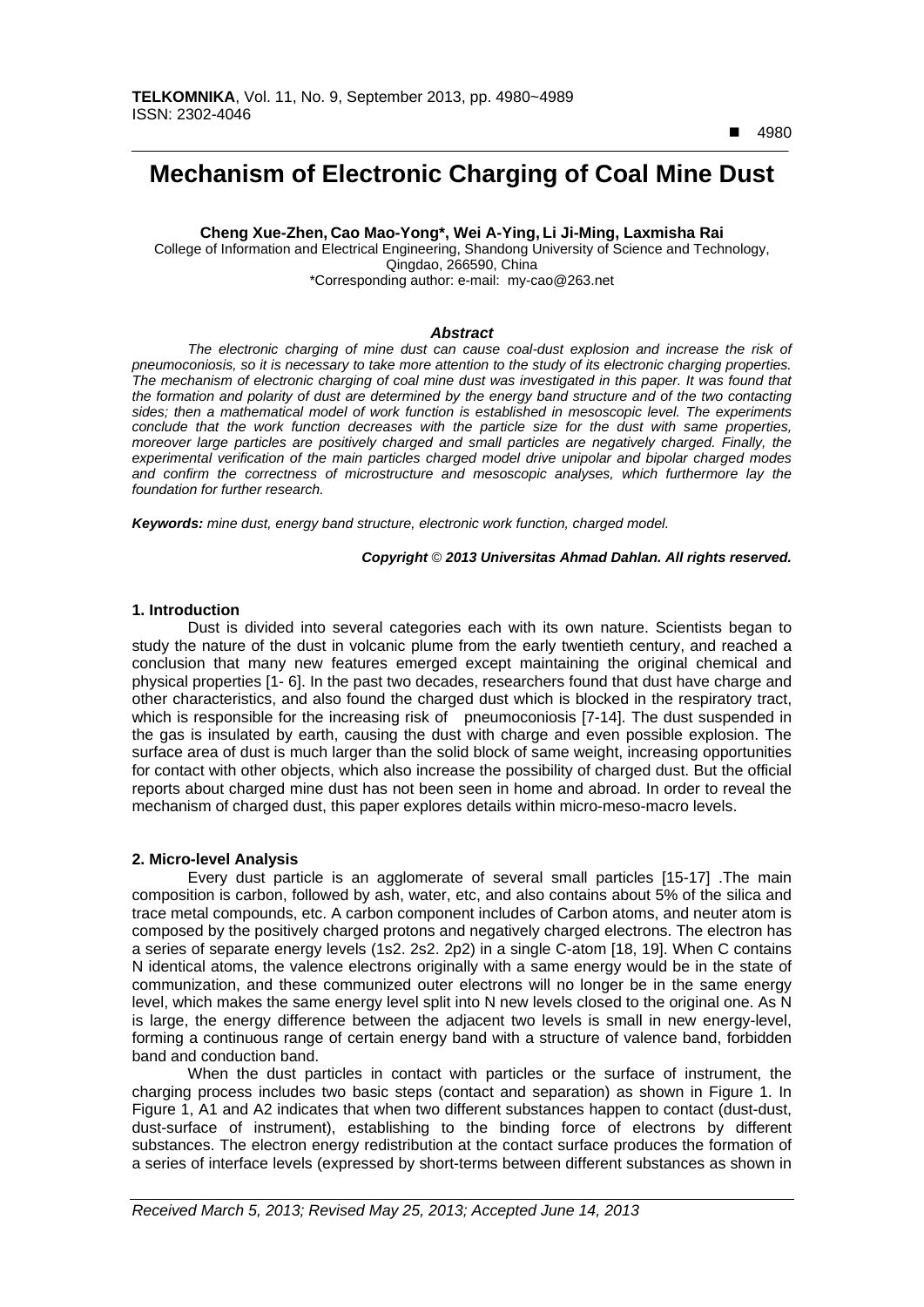Figure 1). The interface energy levels receive electrons from one or both contacting sides, depending on the high-low of interface energy levels comparing to material Fermi level or the conduction band minimum. The two contacting sides are separate in B1 and B2. In the separating process and before, interface state is not completely disappear, the interface energy level increases as the role of the separation force, the charge gathered at the interface would move back to dust or the surface of instrument and be recaptured. The number of charges each substance captured is determined by energy levels of dust and instrument surface, so that the charge gathered at contacting surface redistributed in this process and material is charged in two contacting substances. After several contact-separations of these two substances, due to the balance of energy levels, charge inter-transfer would be no longer occurred, and the materials static load reaches to the equilibrium state, and each side brings a contrary polarity to another after separation.



Figure 1. Contact Charging Mechanism Chart

# **3. Meso-level Analysis**

The experimental setup is carried out with setting up an isolated dust particle form a small dust ball with no conductivity. Initially, a mathematical model of effective work function for a dust particle to identify change with particle size and the relative dielectric constant is established, which forms a basis for further research.

# **3.1. Establishing the Mathematical Model**

For simplicity, this paper only discusses the change of energy (i.e. work function), which is required to transfer a change carrier from the dust particle, with the change of parameters. Assuming the electric quantity of a charge carrier is  $q$ . As shown in Figure 2, after a charge (power is  $q$ ) is transferred from a dust particle surface with a diameter R and relative dielectric constant  $\mathcal{E}_r$ , the charge ( $\cdot$  *q*) still remaining on the surface. Assuming the distance from the charge ( $^q$ ) to the center of the sphere is  $^r$  and the distance between two charges is  $^x$ , then the particle is affected by dual polarization of charge  $(q)$  and charge  $(-q)$ .

In the initial state, the distance  $x_0$  between charge ( $q$ ) and the particle surface (charge  $q$ ) is the initial offset distance. When the particle size is 0 indicates that this model is a charge and it is the lower limit of model; when the particle size is infinite indicates that this model is an infinite plate and it is the upper limit. Work function in the range of  $0 \sim +\infty$  is the minimum required energy that transfer a charge, which has the weakest binding strength, from initial

offset distance  $({}^{x_0})$  to infinity. However the charge with the weakest binding strength has a highest energy level and most likely to be migrated out of the particle surface. From this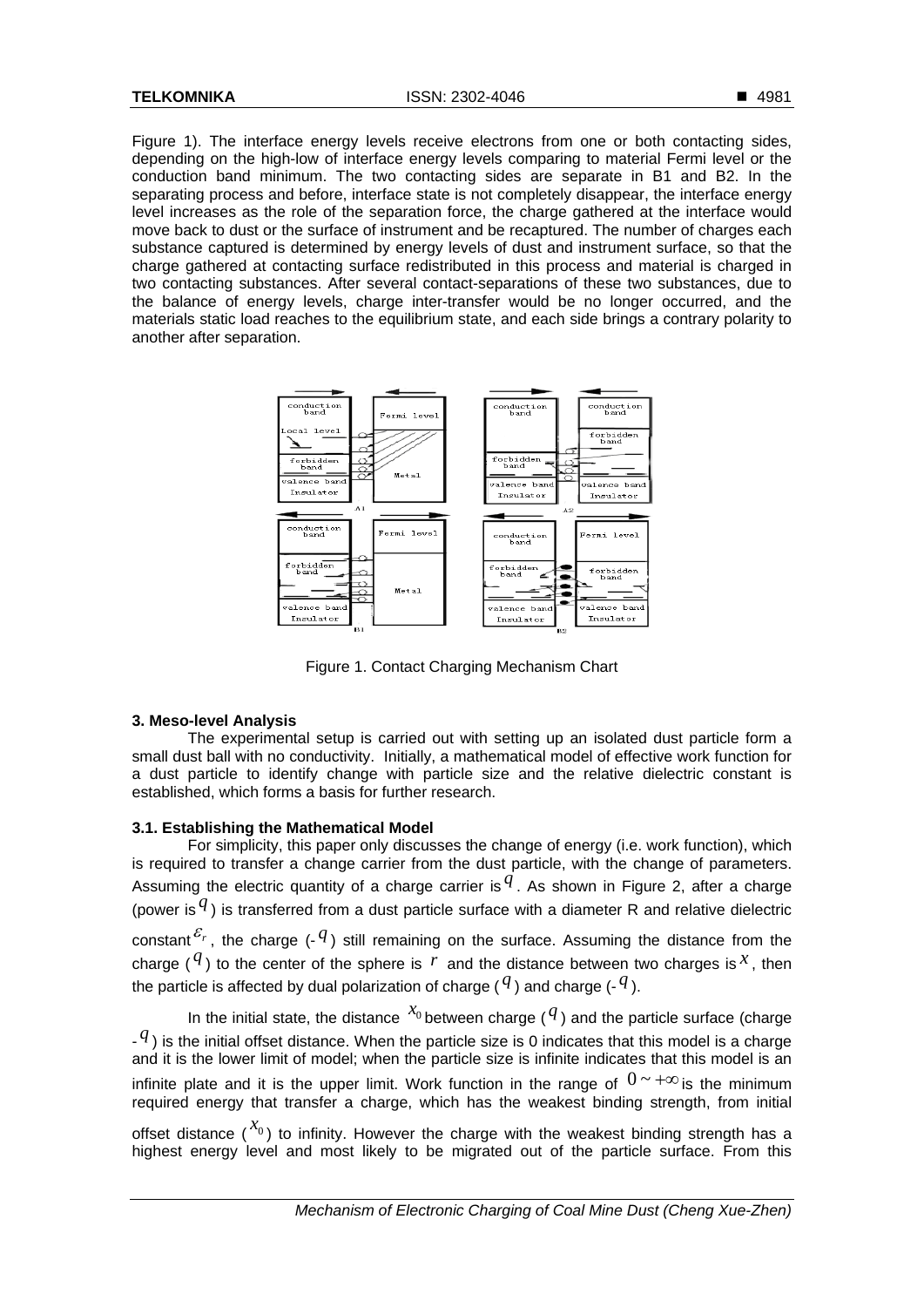perspective, work function is the quantitative characterization of contact charging nature of the material with a certain energy band structure and it is same to the essence of micro-analyses.



Figure 2. Schematic Diagram of Simplified Model of an Insulating Particle as a Dielectric Sphere



Figure 3. Radial Electric Field at Arbitrary Field Point due to Polarization of Dielectric Sphere by Charge *q*

In the scenario, the distance between charge ( $q$ ) and the ball surface is greater than  $x<sub>0</sub>$ , the electrostatic force the charge consists of three parts:

1) Charge ( $q$ ) gets coulomb force attraction by charge  $(-q)$ :

$$
F_1 = \frac{q^2}{4\pi\varepsilon_0 x^2} = \frac{q^2}{k(r - R)^2}
$$
\n(1)

 $k = 4\pi\varepsilon_0$ . Then, the force direction that makes the charge carrier away from the ball center is positive, and the other negative is derived.

2) As the dust ball is a kind of polymer, the polarization inside of ball would likely be caused as long as its pluralistic structure meets weakly interference. When charge ( $q$ ) is transferred out and charge ( $\cdot$  <sup>*q*</sup>) appears on the ball surface, and due to charge ( $\cdot$  <sup>*q*</sup>) polarization activity in the ball, the result is giving an impact force to charge  $(q)$  as shown in Figure 3.

In Figure 3, under the effect of polarization by charge  $(9)$  at point A with a distance of  $\zeta$  ( $\zeta \ge R$ ) from Q, the electric potential  $\varphi$  of any point of isolation ball at B can be expressed as [20-22]:

$$
\varphi = -Q(\varepsilon_r - 1) \sum_{n=0}^{\infty} \frac{n}{1 + n(\varepsilon_r + 1)} \frac{R^{2n+1}}{\xi^{n+1}} \frac{P_n(\cos \theta)}{p^{n+1}}
$$
(2)

Where  $P_n(\cos \theta)$  is Legendre polynomials, Radial electric field strength ( $E_B$ ) at B is:

$$
E_B = -\frac{\partial \varphi}{\partial B} \tag{3}
$$

As the charge (Q) projecting the polarization on this ball, the radical force of charge (q) at point B is:

$$
F_B = qE_B = -qQ(\varepsilon_r - 1)\sum_{n=0}^{\infty} \frac{n(n+1)}{1 + n(\varepsilon_r + 1)} \frac{R^{2n+1}}{\xi^{n+1}} \frac{P_n(\cos \theta)}{p^{n+2}}
$$
(4)

When

$$
Q = -q, \xi = R, p = r, \theta = 0
$$

**TELKOMNIKA** Vol. 11, No. 9, September 2013: 4980 – 4989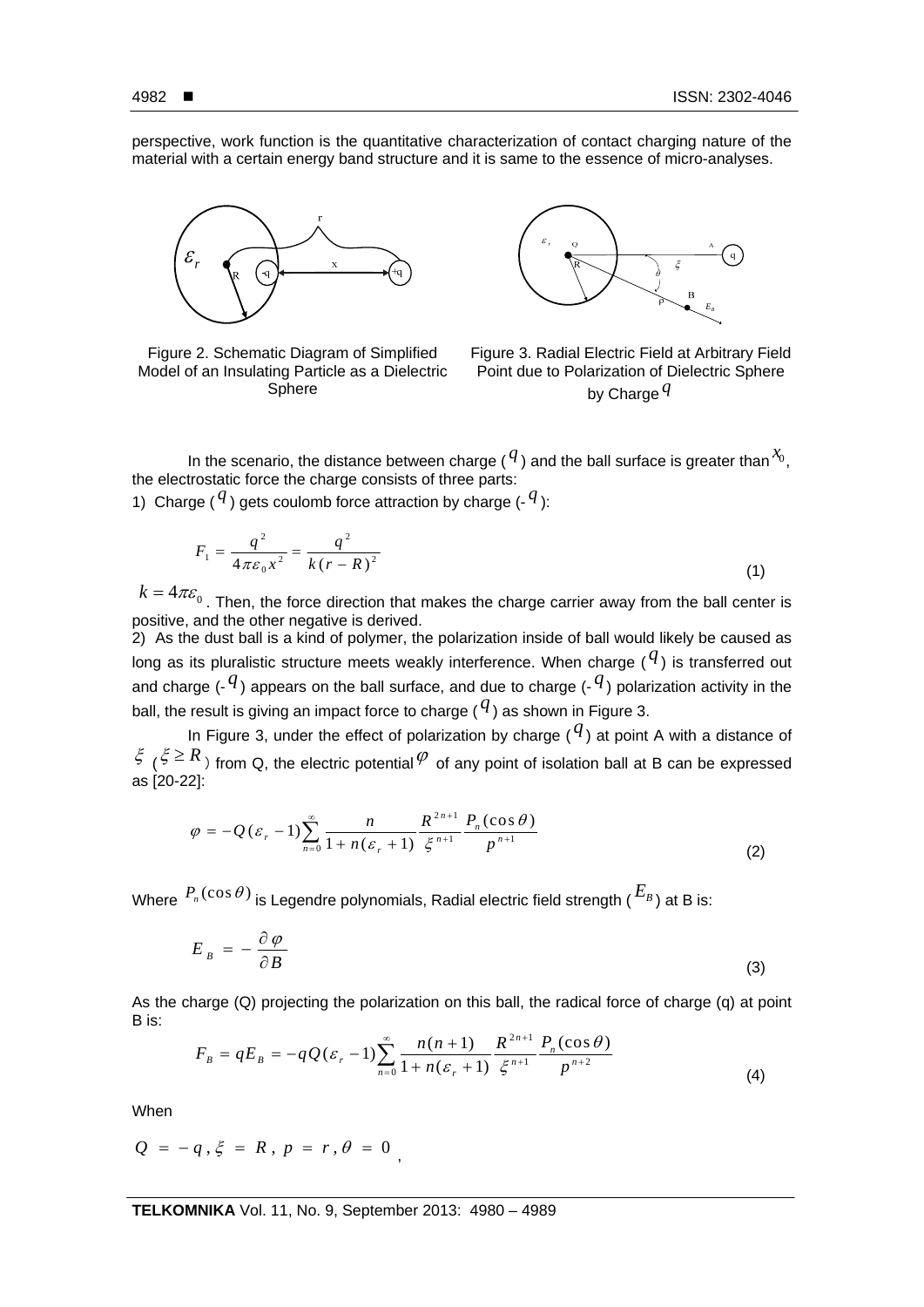$$
F_2 = + q^2 (\varepsilon_r - 1) \sum_{n=0}^{\infty} \frac{n(n+1)}{1 + n(\varepsilon_r + 1)} \frac{R^n}{r^{n+2}}
$$
\n(5)

3) The attraction force F3 is from the polarization inside the sphere be used by  $q$ .

$$
F_p = -qE_p = qQ(\varepsilon_r - 1)\sum_{n=0}^{\infty} \frac{n(n+1)}{1 + n(\varepsilon_r + 1)} \frac{R^{2n+1}}{\xi^{n+1}} \frac{P_n(\cos \theta)}{p^{n+2}}
$$
(6)

Assuming  $Q = q, \xi = p = r, \theta = 0$ 

$$
F_3 = -q^2 (\varepsilon_r - 1) \sum_{n=0}^{\infty} \frac{n(n+1)}{1 + n(\varepsilon_r + 1)} \frac{R^{2n+1}}{r^{2n+3}}
$$
 (7)

From above, a total force the charge  $q$  suffers is:  $F = F_1 + F_2 + F_3$ .

The work to transfer charge  $q$  from  $x_0$  to infinity is:

$$
w = \int_{0}^{\infty} F dr = \frac{q^2}{k (r_0 - R)} - q^2 (\varepsilon_r - 1) \sum_{n=0}^{\infty} \frac{n}{1 + n(\varepsilon_r + 1)} \frac{R^n}{r_0^{n+1}} + \frac{1}{2} q^2 (\varepsilon_r - 1) \sum_{n=0}^{\infty} \frac{n}{1 + n(\varepsilon_r + 1)} \frac{R^{2n+1}}{r_0^{2n+2}}
$$
(8)

Where  $\overline{r}_0$  is the initial distance from the ball center, and  $\overline{r}_0 = R + x_0$  . Thus the mathematical model of the effective work function is established.

### **3.2. Numerical Simulation**

As shown in equation (10), the effective work function w is a very complex variable, and it is difficult to analyze and find the solution for this. So, initially, the numerical simulation is undertaken and the ways to find the solution is discussed.

Based on MATALAB simulation, the diagram can be obtained as shown in Figure 4.



Figure 4. Plot of the Variation on Effective Work Function of Insulator Particle with the Particle Diameter and Relative Dielectric Constant

As shown in Figure 4, as the dielectric constant is identical (i.e. in the same particles nature), the effective work function decreases with the increase of particle diameter as the dielectric constant is diverse (i.e. in different particles nature), the effective work function decreases with the increase of particle diameter size. Comparing to the small article, the bigger

*Mechanism of Electronic Charging of Coal Mine Dust (Cheng Xue-Zhen)*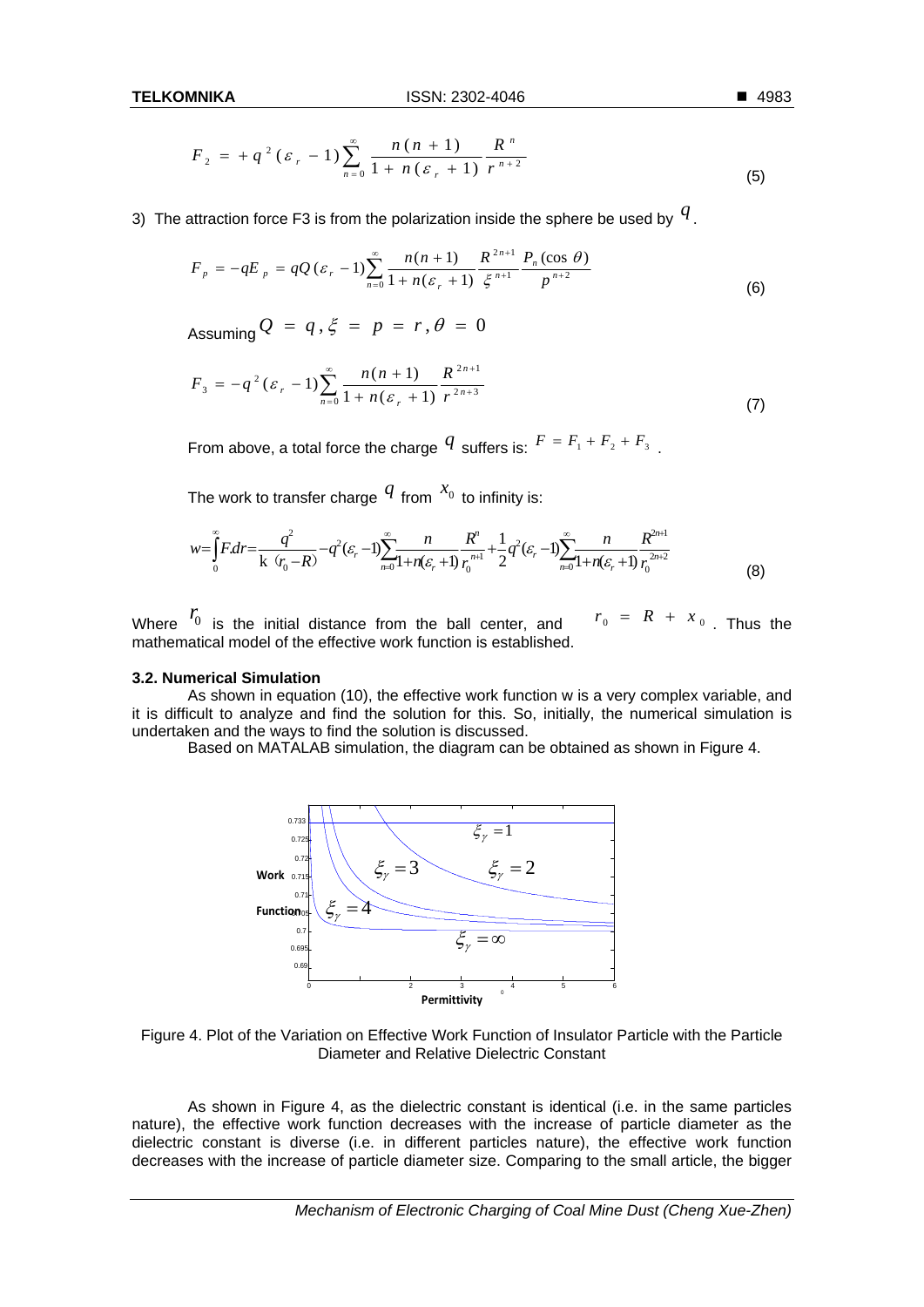one has a small effective work function, so that when two different particles contact the electron are transferred to the smaller one, leading to the smaller particle with negative electricity and the larger with positive.

The relative permittivity of dust particles is generally between 3~6, and when  $n(\varepsilon_r + 1) >> 1$ , we make use of :

$$
\sum_{n=1}^{\infty} \frac{nZ^n}{1 + n(\varepsilon_r + 1)} \cong \frac{1}{\varepsilon_r + 1} * \frac{Z}{1 - Z}, \quad Z < 1 \tag{9}
$$

Then Equation (8) can be expressed as:

$$
w = q^2 \left[ \left( \frac{1}{k(r_0 - R)} - \left( \frac{\varepsilon_r - 1}{\varepsilon_r + 1} \right) \left( \frac{R}{r_0(r_0 - R)} \right) + \frac{1}{2} \left( \frac{\varepsilon_r - 1}{\varepsilon_r + 1} \right) \left( \frac{R^3}{r_0^2(r_0^2 - R^2)} \right) \right]
$$
(10)

Where  $\mathcal{E}_r$  is higher, the equation is more precise.

## **3.3. Discussion**

1) When R=0, Equation (10) indicates that the required energy transferring charge  $q$  out from the point charge:

$$
w = \frac{q^2}{k x_0} \tag{11}
$$

2) When  $R = \infty$ , Equation (10) indicates that the work function of infinite flat insulators (including the effects of residual charge):

$$
w = q^{2} \left( \frac{1}{k x_{0}} - \frac{3}{4 x_{0}} \left( \frac{\varepsilon_{r} - 1}{\varepsilon_{r} + 1} \right) \right)
$$
(12)

3) When  $\varepsilon_r = 3$ , the work function can be expressed as:

$$
w = \frac{q^2}{x_0} \left[ \frac{1}{k} - \frac{1}{2} \frac{R}{x_0 + R} + \frac{1}{4} \frac{R^3}{(2R + x_0)(R + x_0)^2} \right]
$$
(13)

4) When  $\mathcal{E}_r = \infty$ , Equation (10) indicates the required energy transferring charge  $q$  out from an infinite polarized isolated dust ball:

$$
w = \frac{q^2}{x_0} \left[ \frac{1}{k} - \frac{R}{x_0 + R} + \frac{1}{2} \frac{R^3}{(2R + x_0)(R + x_0)^2} \right]
$$
(14)

It is observed that, the microscopic variation trend of work function with dielectric constant and the particle size change as microscopic properties changed, and such law in this

model mainly manifest in the change of maximum offsets distance  $\chi_0$  between charge and particle surface. From the energy level perspective, the lower minimum of insulate particles conduction band and the closer of distance between forbidden band local level and conduction band minimum, the more easily the electron transit to the conduction band and the more

electron activities are achieved. As shown in the Equation (14), the larger offset  $^{X_0}$ , the smaller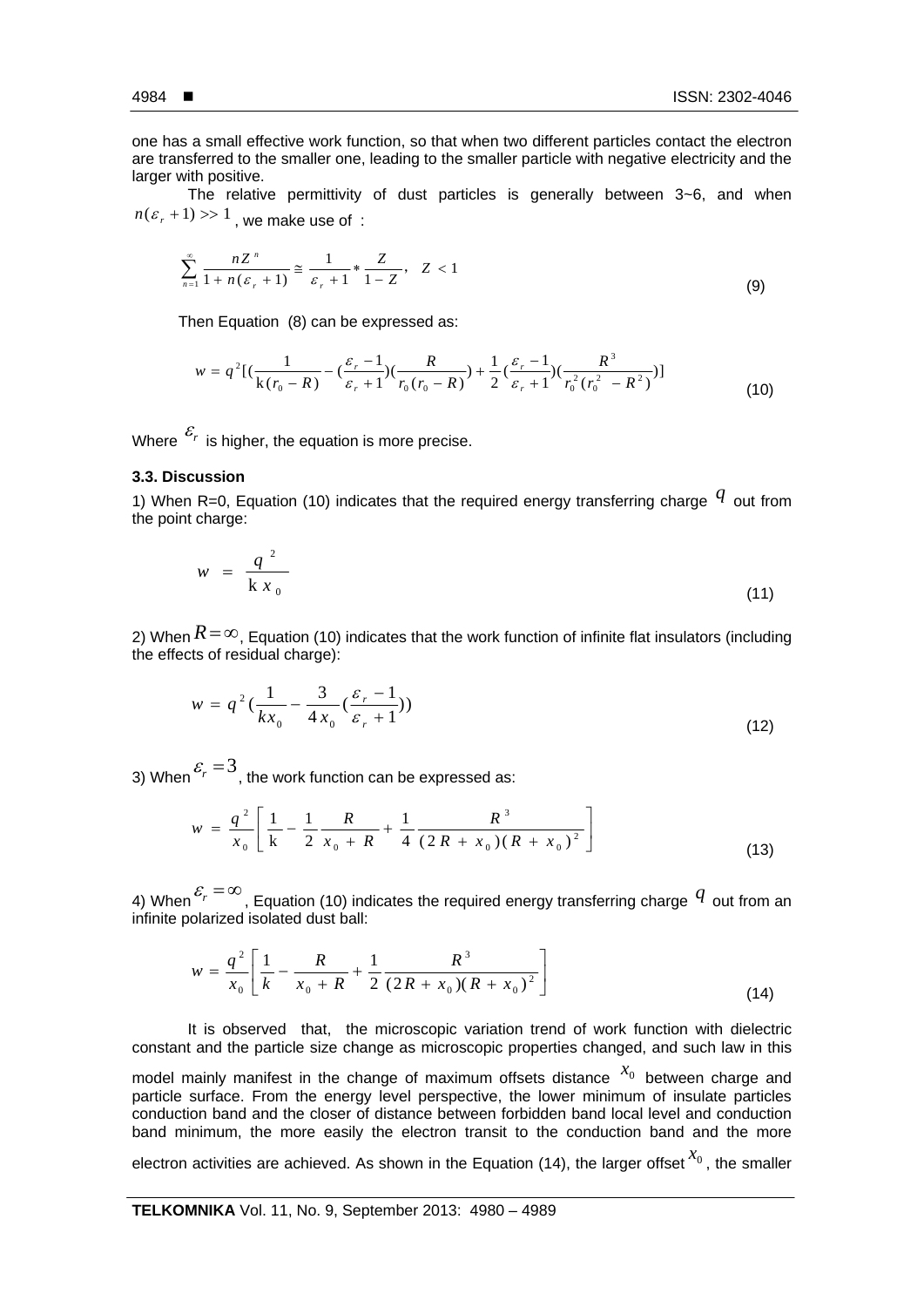the particle work function; the larger particle size, the smaller the particle work function and more easily particles charged positively.

# **4. Macroscopic Experimental Verification**

# **4.1. The Construction of the Experimental Platform**

Macroscopically, we use experiment to test the validation on the rationality and validity of the microscopic, mesoscopic analysis, verification of mine dust in the laboratory test system platform, the specific measurement place as shown in Figure 5.



1-Air intake 2-Dynamic section 3-Excessive section 4-Stilling chamber 5-Convergent section 6-Experiments section 7-Extended dust removal section 8-Contraction exhaust section 9-Thermal insulation material 10-Temperature transmitter 11-Instrument support 12-Humidity transmitter 13-Diffusor 14-Aerosol dust generator 15-Air compressor 16-Model support 17-Storage water tank 18-Line pressure pump 19-Blow head 20-Drainage pipeline

# Figure 5. The Test System of the Dust Chart

## **4.2. Experimental Verification**

Experiment 1: Clean compressed air is not charged, the collision of charged caused by the air and the wall friction can be neglected.

Let the dry filter clean compressed air into the test system, the flow speed of air is 3-8

 $m/s$  and gather the signal of static voltage, the experiment result as shown in Figure 6. Horizontal axis represents time and ordinate represents the static voltage. From Figure 6, we can see that the static voltage is very small, almost zero, which is caused by the trace particle in the air, and can be ignored. It illustrated that the air adopted by experiment was not charged before entering the test system and the collision of charged caused by the air and the wall friction can be neglected.



Figure 6. The Static Voltage when Air through the Empty Device

Experiment 2: Validation: the dust particles surface can think not charged after a pretreatment, the charge caused by contact between air and particle collision can be neglected. Procedure: firstly, send the mean grain size for 5 dust after pretreatment by aerosol

generator into the test system of the experimental section; After particles be static, the steady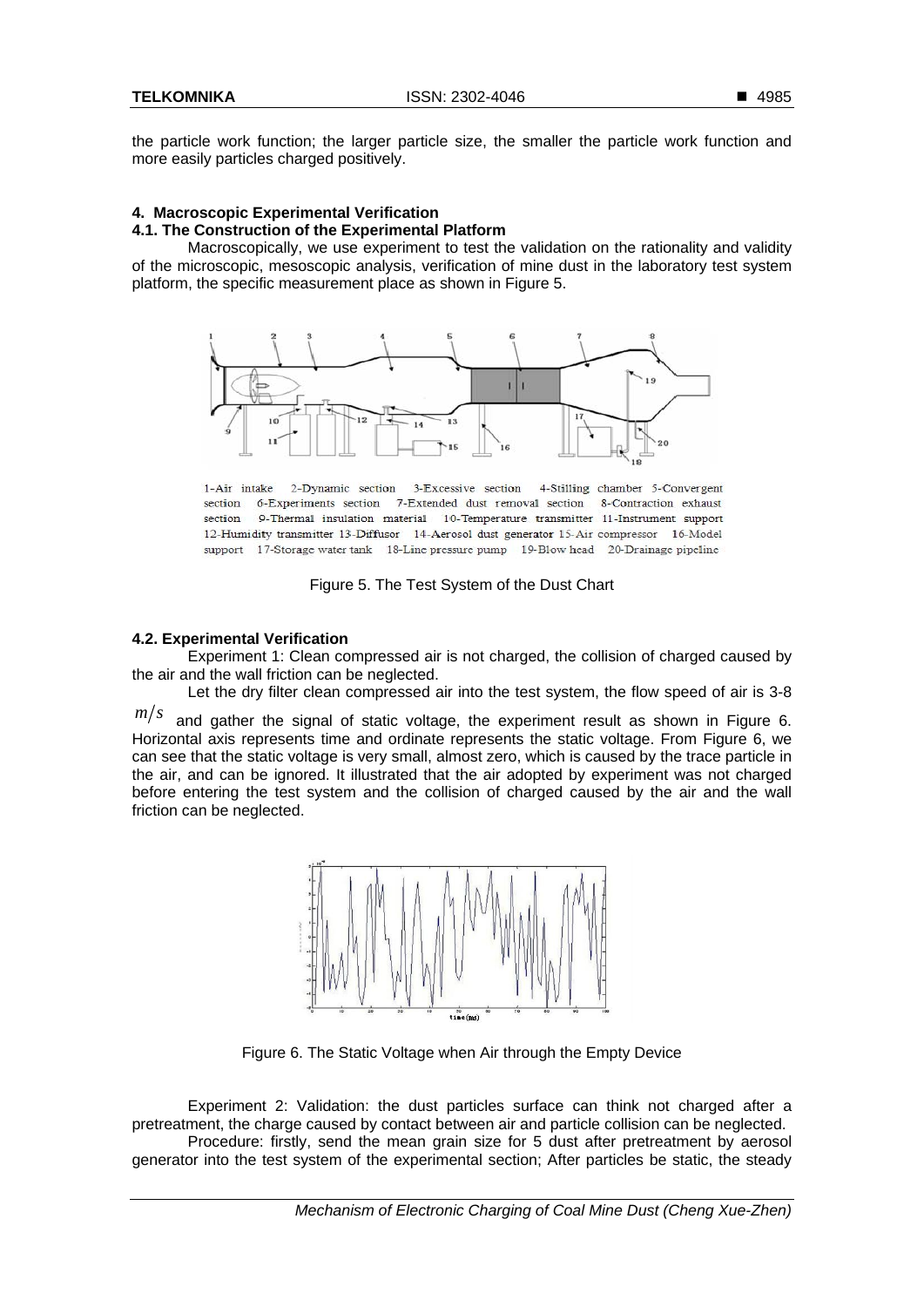flow transmitter installation send 0.2 of velocity after filtering compressed air to clean measurement system experimental section. The velocity of the clean air of the gas is less than the dust particle starting speed. At the beginning there was no collision among the particles (for static), the test system only had contact and friction between air and wall, and between air and granular at this time. Assume that air and particle collisions can cause significant charged, the air will take away from a polarity charge, the left of air will take away a kind of polarity charge, where the other will remain. However the static voltage measured as shown in Figure 7 shows is almost zero. It is concluded that dust particle surface after pretreatment can be thought of not charged, and demonstrates the charge by contact collision between the air and intergranular also can be neglected.



Figure 7. The Static Voltage when Air through the Dust Particles Device

Experiment 3 will verify that the contact charged between particles and wall, experiment 4 will verify that the contact between particles and particles and focus on the charged between large particles and small granule.

Experiment 3: Verification of particle collision with the surface of the instrument.

Material Selection: The raw coal material from mining is chosen, and a 10  $<sup>g</sup>$  coal dust is</sup>

obtained with an average particle size of 20  $\mu$ <sup>m</sup> through the high-precision grinding machine, and particles are added into the experimental apparatus after full discharge. The ceramic, PVC, plastic drive pipe manufactured by aluminum with a diameter of 500mm and length of 500mm as the material colliding with particles is selected. As there are a few of particles, initially, the collision probability of dust particles with instrument surface is far greater than the collision between particles, so charged dust can be considered caused by the collision with instrument surface. The dielectric constants of four materials are shown in Table 1, and the experimental results after the collision are shown in Table 2.

| Table 1. Permittivity of the Test Materials |                   |  |
|---------------------------------------------|-------------------|--|
| Material                                    | $\mathcal{E}_{r}$ |  |
| Ceramic                                     | ี                 |  |
| <b>PVC</b>                                  | $2.8 - 5.0$       |  |
| Plastic                                     | $2 - 3$           |  |
| Aluminum                                    | None              |  |

| Analysis of Experimental Results: The Monopole particles are charged by colliding with            |
|---------------------------------------------------------------------------------------------------|
| instrument surfaces in different materials. So that it can be concluded that the contacts between |
| particles have occurred, if any type of dust particles in different sizes were measured with      |
| bipolar charge in the movement.                                                                   |

Experiment 4: Contact with Particles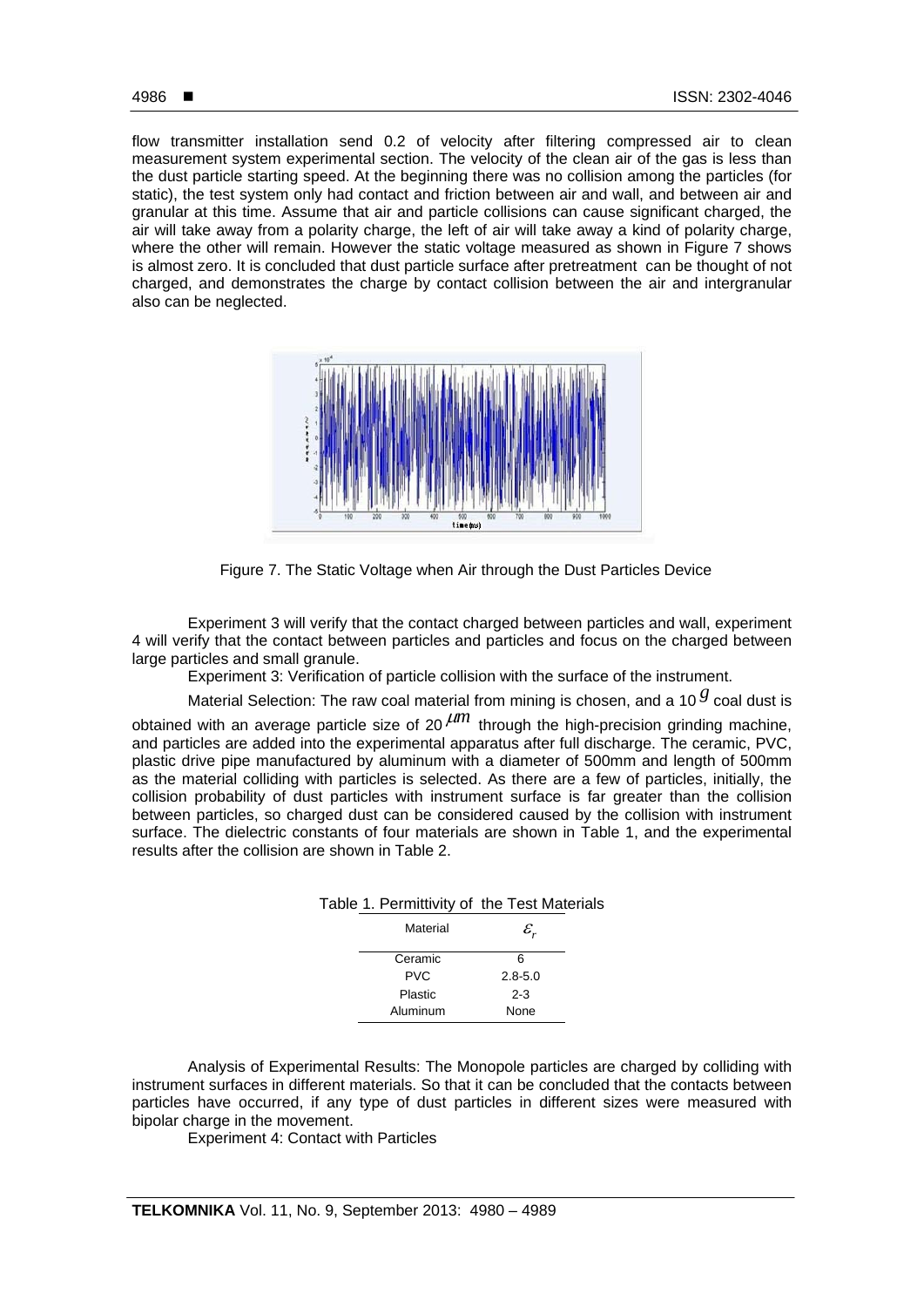On the basis of experiment 1, this experiment undertakes the verification on the charged quantity and nature of particles in same properties but with different sizes. First of all, the particle about 10  $^g$  in sizes of greater than 100  $\mu$ <sup>m</sup> and far less than 100  $\mu$ <sup>m</sup> is taken. Then particles are put into a vibrator with shocking 600s after sufficiently mixed, and the vibrator is made of PVC material with a diameter 100 mm and length 100 mm. The experimental results are shown in Table 3.

| Particles    | particles    | Particles  | Particles | Particles |
|--------------|--------------|------------|-----------|-----------|
| charge       | with Ceramic | with       | with      | with      |
| <b>Times</b> |              | <b>PVC</b> | plastic   | aluminum  |
|              | $-8.05$      | $-4.34$    | $-11.67$  | $-14.10$  |
| 2            | $-6.45$      | $-2.16$    | $-11.60$  | $-44.50$  |
| 3            | $-4.05$      | $-0.66$    | $-12.30$  | $-34.30$  |
| 4            | $-5.65$      | $-3.34$    | $-12.10$  | $-20.48$  |
| 5            | $-7.20$      | $-2.95$    | $-7.20$   | $-39.45$  |
|              |              |            |           |           |

Table 2. Experimental Results of Particles are Charged when Dust Contact with Four Kinds of Materials ( *nC* )

|  | Table 3. Charge after the Contact between Large and Small Particles |
|--|---------------------------------------------------------------------|
|  |                                                                     |

| Particles      | Total   | Charge of big particle( | Charge of small particles( |
|----------------|---------|-------------------------|----------------------------|
| charge         | charge  | $nC_1$                  | $nC_1$                     |
| Times          | $nC_1$  |                         |                            |
|                | $-0.08$ | 7.04                    | $-19.56$                   |
| $\overline{2}$ | $-0.17$ | 3.10                    | $-7.35$                    |
| 3              | $-1.09$ | 5.04                    | $-7.04$                    |
| 4              | $-0.21$ | 7.36                    | $-15.44$                   |
| 5              | $-0.50$ | 2.10                    | $-6.44$                    |

The experimental result shows that dust particle's contacts with instrument surface develop a small amount of negative charge to the particles. In the process of separation using the separator, the friction of particles with instrument surface brings decreasing amount of positive charge for the larger particles and an increasing amount of negative charge for the smaller particles, making the overall electric quantity unbalanced. We can observe from the experimental results that the contacts make the small particles negatively charged and large particles positively charged, which correspond to above conclusions. It can also be initially concluded that there are two main charged modes as shown in Figure 8.



Figure 8. The Schematic of the Dust Charging in Main Mode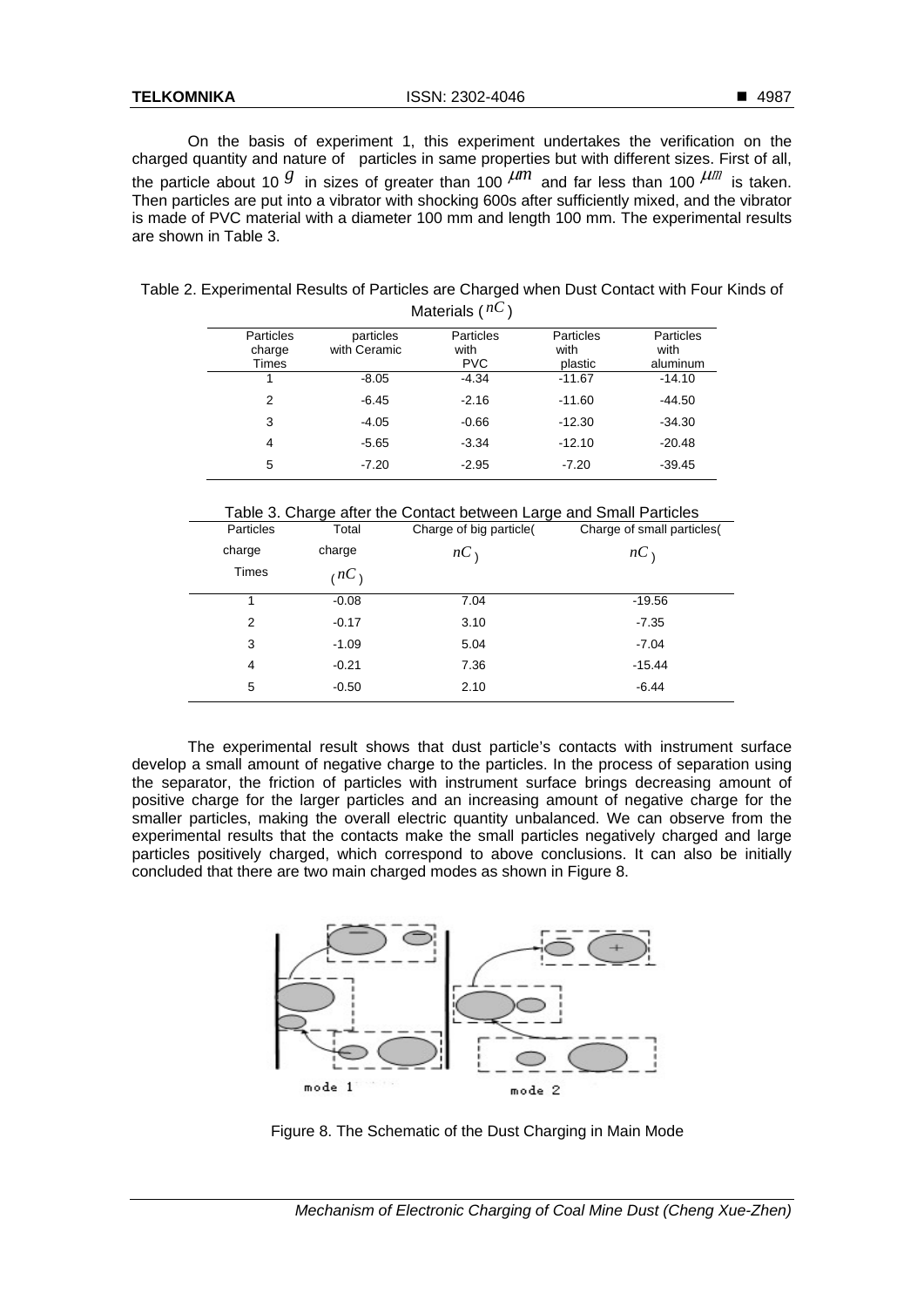**Mode 1:** Both big and small particles are charged with the same polarity when they contact with all kinds of wall surface. This conclusion is identical with the results of experiment 1, in which four different material surfaces carried negative charge after the contact with particles.

**Mode 2:** When particles in contact with other particles, particles are bipolar charged and one particle's surface properties would have some impact to the others. Large and small particles would bring the opposite polar charges that mean the small particles with negative charge and large particles with positive charge. These results are identical to that of the experiment 2.

## **5. Conclusion**

The charging process, characteristics and mode of dust charging were investigated from microscopic, mesoscopic and macroscopic levels. And the mechanism of charged dust is clearly illustrated with a multilevel analysis. On the microscopic level, we carryout out analysis work on the dusts' characteristics based on the Band Theory. It is proved that the generating process of electric charge is divided into different steps of contact and separation. The quantity of electric charge and polarity is determined purely by their own band structure. On the mesoscopic level, a mathematical model is established on the basis of the Work Function Theory. The variation tendency of the particles' work function is shown in this paper. When these dust particles have the same size, the work function value decreases as the dielectric constant grows. And if they have the same dielectric constant, the function value decreases as size grows, larger particles are electropositive, while smaller ones are electronegative. On the macroscopic level, our experimental results show the different modes of unipolar and bipolar charged dusts. We hope that, the current study will lay foundation for further research on mine dust charging mechanism.

### **Acknowledgement**

The Project was supported by the Key Program of the National Natural Science Foundation of China (Grant No. U1261205), SDUST Research Fund (No.2010KYTD101)

#### **Referemces**

- [1] Gill EWB. Frictional Electrification of Sand, *Nature*. 1948; 18(4): 568-569.
- [2] Kamra AK. Electrification in an India dust storm. *Weather*. 1969; 24(4): 145-146.
- [3] Schmidt DS, Schmidt RA. Electrostatic Force on Saltating Sand. *J GeoPhys Res*. 1998; 103(4): 8997- 9001.
- [4] Huang N, Zheng XJ. Experimental determination of electric generation by wind-sand flow. *Chinese Science Bulletin*. 2000; 45(20): 2232-2235.
- [5] Zhang HF, WANG T, Qu JJ, et al. An Experimental and observational study on the electric effect of sandstorms. *Chinese J. Geophys*. 2004; 47(1): 47-53.
- [6] Cheng XZ, Liu Z et al. Testing and Control Technologies of Coal Dust in Coal Mine. *Mining Research and Development*. 2007; 27(6): 78-85.
- [7] ZHENG Xiaojing, HUANG Ning, ZHOU Youhe. Advances in investigation on Electrification of windblown sands and ITS effects. *Advances in mechanics*. 2004; 34(1): 77-86.
- [8] Ally MR, Klinzing GE. Inter-relation of electrostatic charging and pressure drops in pneumatic transport.*Powder Technology.* 1985; 44(1): 85-88.
- [9] Mehrani P, Bi HT, Grance JR. Electrostatic charge generation in gas-solid fluidized beds. *Journal of Electrostatics*. 2005; 62(2): 165-173.
- [10] SUN Deshuai, GUO Qingjie. Electrostatic charge generation and control in fluidized beds.*Chemical industry and engineering progress*. 2008; 27(9): 1353-1356.
- [11] Mehrani P. Electrostatic behavior of different fines added to a faraday cup fluidized bed. *Journal of Electrostatics.* 2005; 65(1): 1-10.
- [12] H Hama, T Hikosaka, S Okabe et al. Cross-equipment study on charging phenomena of solid insulators in high voltage equipment. *IEEE Trans. DEI.* 2007; 14(2): 508-519.
- [13] Zhenhui Wang, Qingfeng Zeng, Fengxia Guo, Dongpu Xu, Hao Wang. The electrostatic field networking in three isolated thunderstorms. *TELKOMNIKA Indonesian Journal of Electrical Engineering*. 2013; 11(1): 63-72.